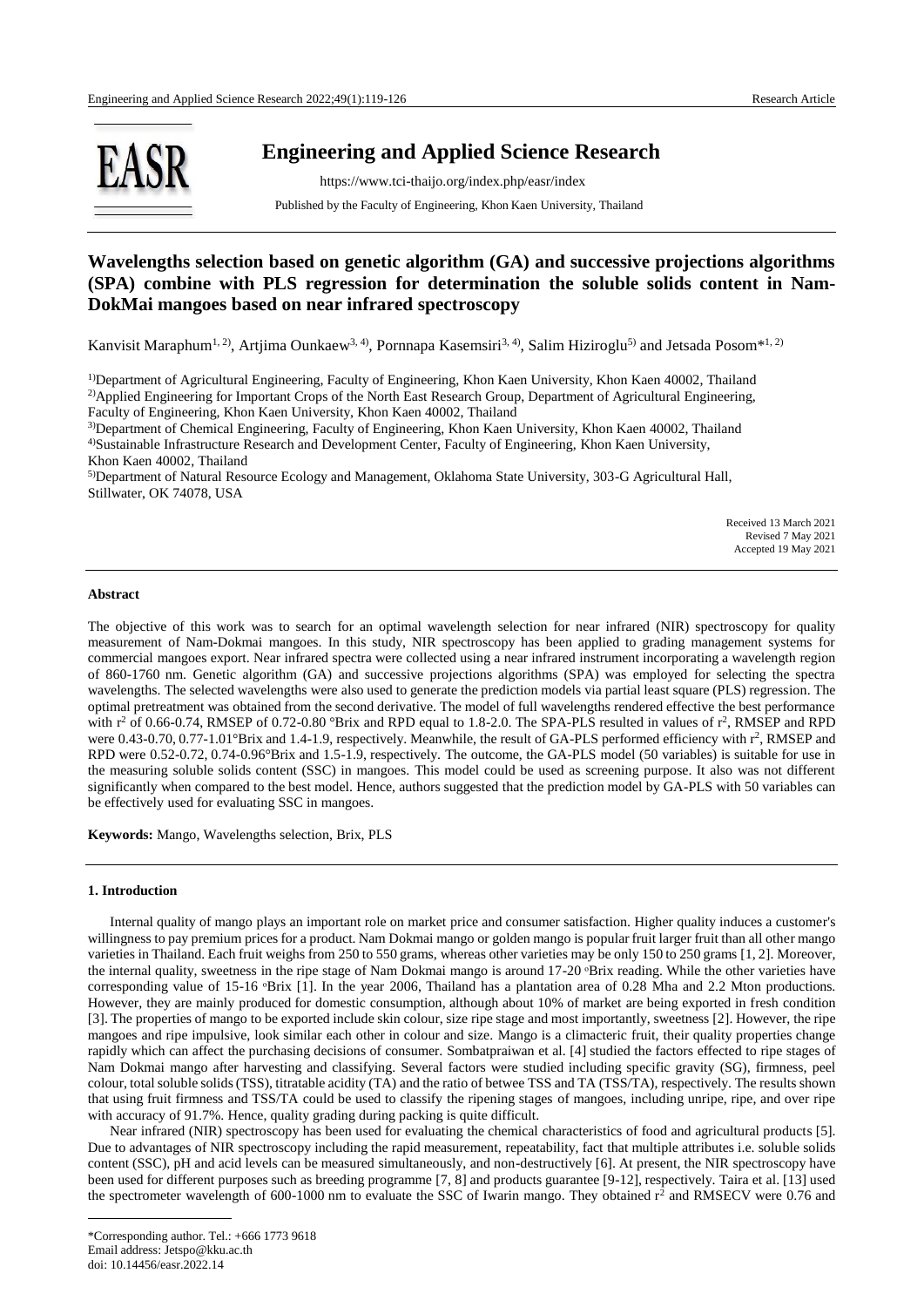$0.70$   $B$ rix. Jha et al. [14] also applied the NIR spectroscopic method with visual wavelength (400-700 nm) to determine the sweetness of mangoes (cv. Dashehari). The resulting showed that correlation (r) and SEP were 0.90 and 1.97 °Brix. Both reports above show that the model developed in those using the vis-NIR range of wavelengths revealed as good potential for evaluating the internal quality of mango non-destructively.

However, according to the above research, there is no selection of wavelengths for modelling. If the relevant wavelength is selected for the quality measurement, it might be able to increase the accuracy of the model and it is also possible to reduce the cost of sensors (NIR filter) for building instrument. According to previous report, Pitak et al. [15] applied the wavelengths selection of successive projections algorithms (SPA) and genetic algorithms (GA) to develop the elemental composition model of biomass pellet. Selected wavelength method reduces the independent variable number which consist of the most significant spectra [16]. Therefore, wavelength selection is still needed before build calibration.

The purpose of this experiment was to use the NIR spectroscopy method to measure and monitor the internal quality change in Nam Dokmai mango from the unripe stage to ripe stage. This information is directly related to mango maturity change, which has the potential to inform precision agriculture and storage management. It is expected data from this looks should help mango produces to grade overall fruit quality prior export.

## **2. Materials and methods**

## *2.1 Sample preparation*

Different Twenty-two 'Nam DokMai' mangoes were randomly purchased from a local store for experiment. Samples were taken from 22 fully ripe fruits for the tests within 1 day of collection. Before they were held in the room temperature for 1 hour before the experiment were taken.

## *2.2 NIR Spectral acquisition*

Before spectral data scan, the NIR spectrometer (AvaSpec-NIR256/512-1.7-EVOAvantes BV, Netherlands) across wavelength range of 860 – 1760 nm was calibrated as reference using a Teflon plate. An integration time should be specified to achieve optimum system sensitivity. Based on our chamber environment, the integration time was set to 12.3 ms, yielding approximately 90% full-scale Analog-to-Digital Converter (ADC) of the reference material reflectance. Figure 1 shows a scanning measurement position, each fruit was two sides; front side was sanned 4- positions and backside was scanned 4 positions. The total spectra was 8-positions per fruit. Each position was scanned four times. Then, the spectrum of each position was computed by averaging the four successive scans. Therefore, each mango collected 8 spectra.



**Figure 1** Measurement positions of NIR spectra and cutting area for measurement SSC of mangoes Nam Dokmai.

The NIR spectral data of each sample were recorded in absorbance (log1/R) unit and its were saved to CSV format file. Then spectral data were extracted for mathematical processing. Principle component analysis (PCA) was used to screening outliers' spectra. Moreover, the spectral data were checked both of repeatability (Rep) and reproducibility (Repro). The Repro of spectral data was calculated as the standard deviation of absorbance values, when the sample was scanned with re-loading and re-scanning for 10 times in the same position [17]. Meanwhile, Rep of spectra was the standard deviation of 10 spectra when the sample was scanned with rescanning. The samples number 6, 12 and 18 were selected randomly for scanning to get Rep and Repro, respectively.

## *2.3 Analysis of physico-chemical properties of mango fruit*

After scanning the NIR spectra, each scanned area was cut with a width of  $\sim 20$  mm and a depth of  $\sim 10$  mm and immediately squeezed juice. Then, the SSC values were determined by dropping juice into the test hole of a portable refractometer (Nar-3Ta, ATAGO, Tokyo, Japan). The reference value was done duplicate. Table 1 displays data of the calibration set and validation sets.

**Table 1** Statistical of the calibration set and validation set of Nam Dokmai mango

| Set                                 | 14U                                                    | Max                    | Min  | <b>Mean</b>       | $\sim$<br>ЮL                                          |
|-------------------------------------|--------------------------------------------------------|------------------------|------|-------------------|-------------------------------------------------------|
| $\mathbf{H}$<br>alibration set<br>. | 170<br>.<br>and the state of the state of the state of | <i><u><u>.</u></u></i> | 10.U | 10<br>10.10       | .                                                     |
| √alidation -<br>-set<br>.           | 44                                                     | - 1.7                  | 10.J | $\Omega$<br>18.56 | $\cdot$ + $\sim$<br>the control of the control of the |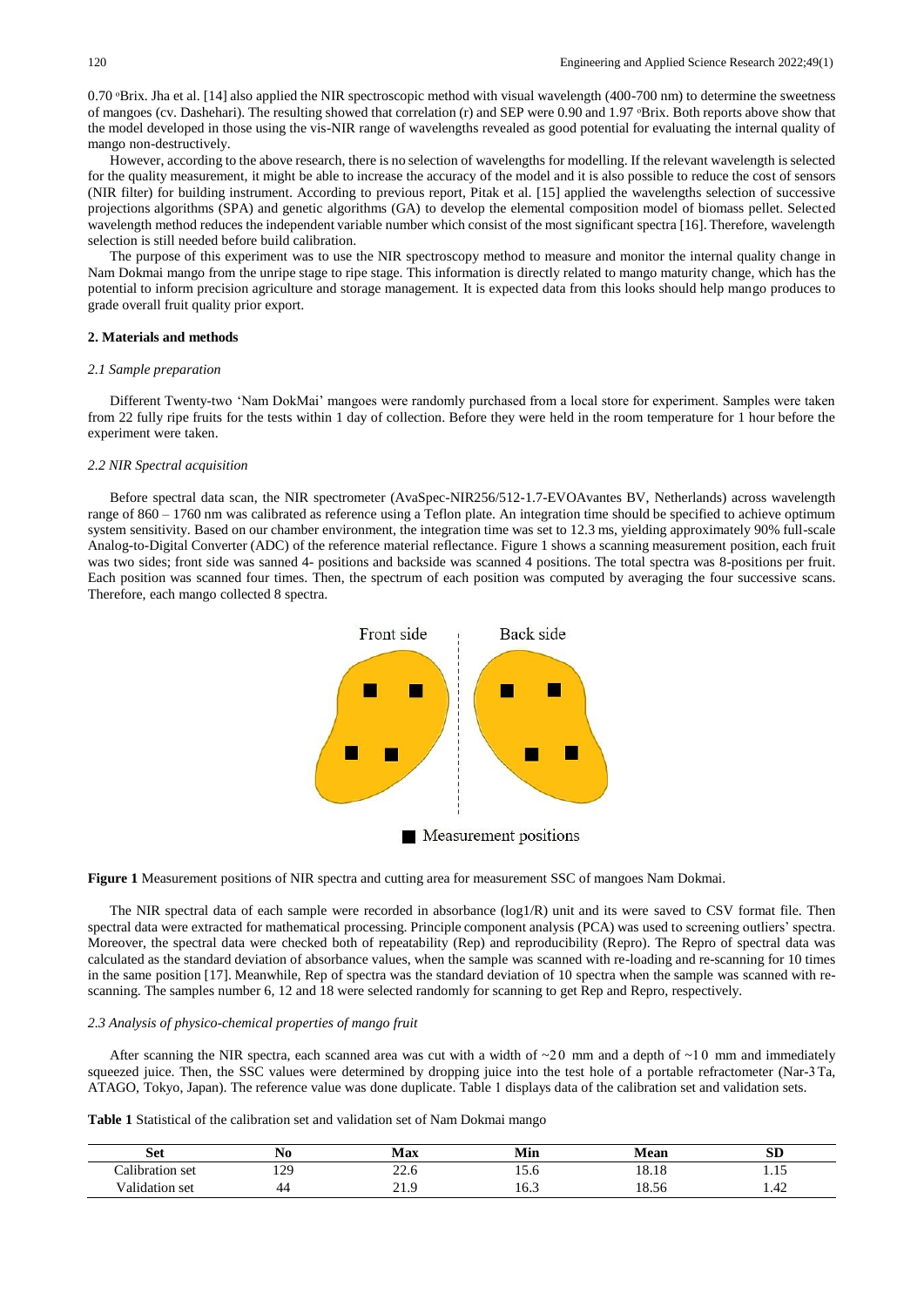For determinaning precision of laboratory, the repeatability (Rep) of reference method was presented. The Rep was the standard deviation of different value between duplicate. Rep was used to calculate the maximum coefficient of determination ( $R_{\text{max}}^2$ ). Rep and R<sup>2</sup>max were calculated as follows [18].

$$
Rep = \sqrt{\frac{\sum_{1}^{N} \left( |e| - \frac{\sum_{1}^{N} |e|}{N} \right)^{2}}{N - 1}}
$$
(1)

$$
R_{\text{max}}^2 = \frac{\text{SD}_y^2 - \text{Rep}^2}{\text{SD}_y^2} \tag{2}
$$

When N is the sample amount, e is the absolute difference between the duplicate value.

Also, the outliers of SSC were detected by using equation 3. The information of SSC values which obtained used for multivariate analysis are provided in Table 1.

$$
\frac{Y_i - \overline{Y}}{SD} \ge \pm 3\tag{3}
$$

Where  $Y_i$  is SSC of sub-sample,  $\overline{Y}$  is mean and SD is the standard deviation of reference data. If the sample beyond the range of -3 to +3, it would be removed.

#### *2.4 Multivariate analysis*

All samples were sorted in ascending order according to SSC value, and then samples were separated into calibration and validation sets, where 75% of total sample was calibration set and 25% was validation set, respectively. The maximum value and minimum value was assigned as calibration set. Due to spectra were contained a lot of noise and baseline offset effect, so then before making the prediction models, NIR spectra were pre-treated via several techniques which consist of SNV, first derivative (D1) and second derivative (D2), both derivatives were pre-processed by used Norris gab and segment were 7 and 7, respectively. Either full wavelength or selected wavelength were utilized for model creation. To discover the best variables used for evaluating the SSC of mangoes, the successive projections algorithms (SPA) and genetic algorithms (GA) were also used in this experiment. SPA is the most widely used for selected wavelengths before multivariate analysis. SPA and GA is a flexible technique for variable selection in multivariate calibration [19]. It is a forward selection method which starts with one wavelength and incorporates a new one at each iteration, yielding wavelengths whose information content is minimally redundant. Genetic Algorithms (GA) is a mathematical model inspired by Charles Darwin's idea of natural selection, and GA also is a relatively new optimization technique which can be used as an alternative method for variable selection.

After wavelengths were selected, these were performed to generate models via the partial least square (PLS) regression via MATLAB program (MathWorks, Natick, MA, USA). Furthermore, the calibration set was used to generate by PLS regression with leave-one-out full cross-validation for determining the PLS factor. The factor of PLS regression was selected from the minimized standard error of cross-validation (RMSECV) [19]. The performance of model for predicting are used as indexes of coefficients of determination of calibration set  $(R^2)$ , root mean square error of calibration (RMSEC), coefficients of determination of validation set (r2 ), root mean square error of prediction (RMSEP) and ratio of performance to standard deviation (RPD), respectively. These indicators can be calculated as equations per below.

$$
R^{2}, r^{2} = 1 - \frac{\sum_{i=1}^{N} (Y_{i} - \bar{Y})^{2}}{\sum_{i=1}^{N} (Y_{i} - \bar{Y})^{2}}
$$
(4)

RMSEC, RMSEP =  $\frac{\sum_{i=1}^{N} (Y_i - \widehat{Y})^2}{N}$ N (5)

$$
RPD = \frac{SD_y}{RMSEP} \tag{6}
$$

Where  $Y_i$  is reference data,  $\hat{Y}$  is predicted value, N is sample number and SD<sub>y</sub> is standard deviation of the reference value, which obtained from the validation set.

The RPD has been used for determining performance of NIR model. [20]. The model is reliable if  $PRD \geq 2$ , a fair model if 1.4≤ RPD < 2, and a non-reliable model if <1.4 [21], respectively. The RPD in of Chang et al. [21]'s scale is suitable for directly scanning in the inhomogeneous materials. Many reports in the field of near-infrared spectroscopy and hyper-spectroscopy such as Wang et al. [22], Ncama et al. [23] and Maraphum et al. applied portable NIR spectrometer to determine the quality of agronomy such as sugarcane stalk and cassava tubers [7, 24]. Moreover, Maraphum et al. [25] also applied the portable hyperspectral camera to visualize the brix distribution in sugarcane stalks. These reports from above indicate that RPD in this scale accepted use in several the measurement field.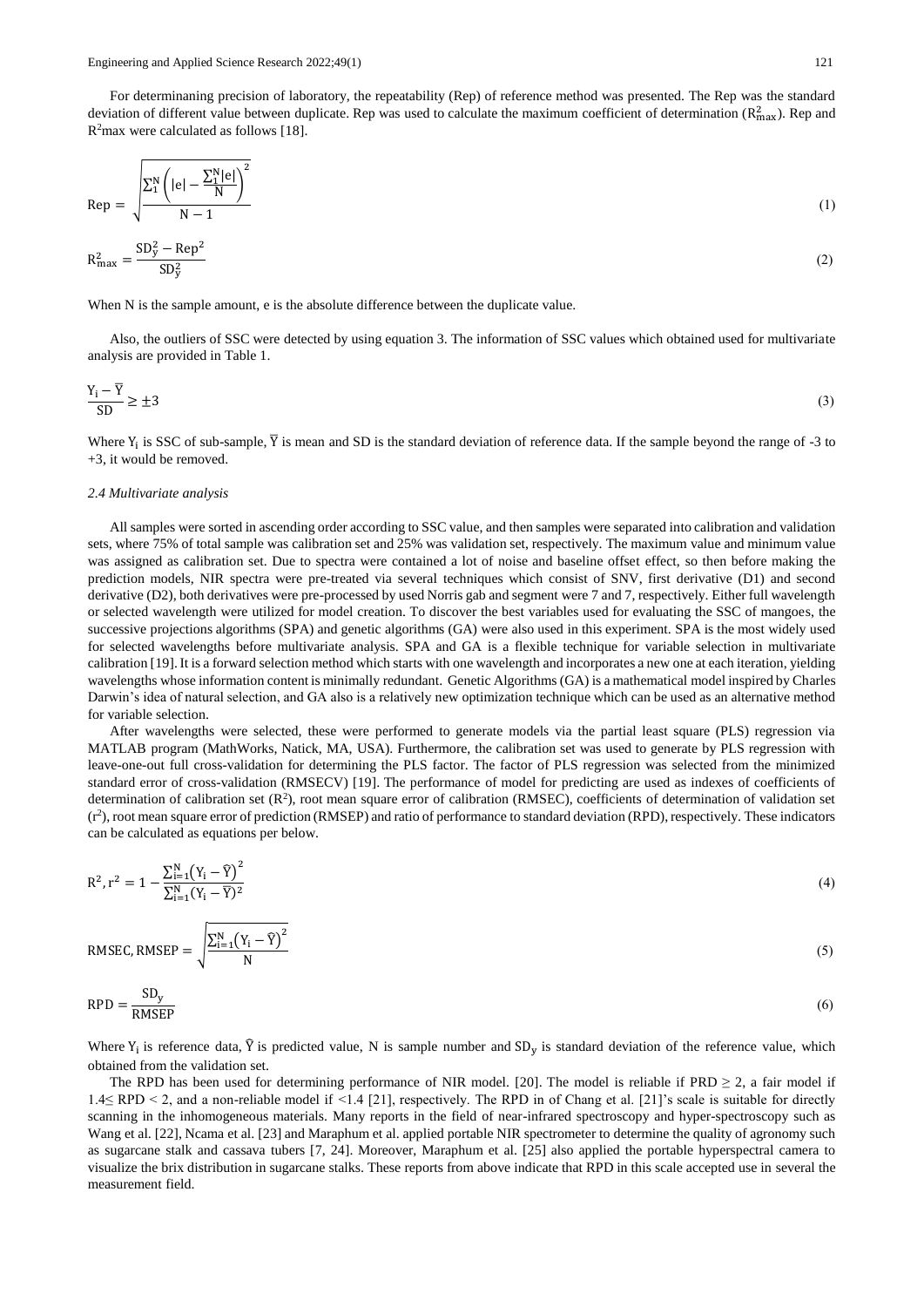# **3. Results and discussion**

## *3.1 Characteristics of NIR spectral data*

Figure 2(a) and 2(b) shows that the raw NIR spectra and second derivative in the range of 860- 1760 nm. The obvious peak displayed at the wavelength of 910, 1200, 1450 nm which related to sugar [10] water [26]. These results were consistent with those of a previous report in which the peak of 970 nm was assigned to the second overtone of the O-H stretching mode [26].



**Figure 2** NIR Spectra of mango in the wavelength range of 860-1760 nm. (a) Raw spectra (b) second derivative spectra.

#### *3.2 Calibration models on optimal wavelengths*

Table 2 demonstrates repeatability, reproducibility, and  $R^2_{\text{max}}$  of soluble solid content (SSC), which rendered an  $R^2_{\text{max}}$  of 0.81. Table 3 illustrates the repeatability and reproducibility of absorption at 970 nm, 1200 nm, and 1450 nm of Nam Dokmai mango. The mean of absorption in repeatability was nearly the same as the reproducibility, but the standard deviation or the reproducibility amounted to approximately four times than the repeatability.

Table 4 displayed the predictions of the SSC models of mangoes, the results were calculated from a different algorithm, which consisting of full-length PLS, SPA-PLS and GA-PLS, respectively. For the results for the full lengths combined by PLS regression method which gave  $r^2$  were 0.66-0.74, RMSEP were 0.72-0.80 °Brix and RPD were 1.8-2.0, respectively. The results of PLS model which developed from wavelength selection by SPA, those wavelengths were selected which separate into three categories including of 100, 50 and 25 wavelengths, respectively. Each category was performed models via PLS method, and they provided r<sup>2</sup> were 0.38-0.70, RMSEP were 0.77-1.11°Brix and RPD were 1.3-1.9. The best model of GA-PLS provided the highest r<sup>2</sup> and RPD; and lowest RMSEP, which were 0.72, 2 and 0.74°Brix, respectively. This model were developed using pre-processed spectra of the second derivative. However, full-length PLS model was also provided with a slight performance, which gave r<sup>2</sup>, RPD and RMSEP and RPD values of 0.74, 2.0 and 0.72 °Brix, respectively.

| Table 2 Repeatability, reproducibility and $R^2$ <sub>max</sub> of SSC in mango samples. |  |
|------------------------------------------------------------------------------------------|--|
|                                                                                          |  |

| Parameter  |                                       | <b>Repeatability</b>                                          | <b>Reproducibility</b>                | $\mathbf{R}^2$ <sub>max</sub>                                 |      |
|------------|---------------------------------------|---------------------------------------------------------------|---------------------------------------|---------------------------------------------------------------|------|
|            | Mean of the<br>different of duplicate | <b>Standard deviation of</b><br>the different of<br>duplicate | Mean of the different<br>of duplicate | <b>Standard deviation</b><br>of the different of<br>duplicate |      |
| <b>SSC</b> | ).32                                  | 0.65                                                          |                                       | 0.73                                                          | 0.81 |

SSC: Soluble solids content of mango

**Table 3** Repeatability and reproducibility of absorption at 970 nm, 1200 nm, and 1450 nm of Nam-Dokmai mangoes of sample numbers 6, 12 and 18.

| Fruit  |                         | <b>Repeatability</b> | <b>Reproducibility</b> |                |                        |
|--------|-------------------------|----------------------|------------------------|----------------|------------------------|
| number | <b>Absorption value</b> | Mean of              | <b>Repeatability</b>   | <b>Mean of</b> | <b>Reproducibility</b> |
|        |                         | absorption           |                        | absorption     |                        |
| 6      | At 970 nm               | 0.660                | 0.00137                | 0.668          | 0.04382                |
|        | At $1200 \text{ nm}$    | 0.708                | 0.00156                | 0.714          | 0.00406                |
|        | At $1450$ nm            | 1.374                | 0.00119                | 1.318          | 0.01041                |
|        | Average                 | 0.914                | 0.00138                | 0.900          | 0.01943                |
| 12     | At $970 \text{ nm}$     | 0.523                | 0.00152                | 0.604          | 0.00851                |
|        | At $1200 \text{ nm}$    | 0.548                | 0.00161                | 0.649          | 0.00969                |
|        | At $1450$ nm            | 1.165                | 0.00308                | 1.219          | 0.04335                |
|        | Average                 | 0.745                | 0.00207                | 0.824          | 0.02051                |
| 18     | At $970 \text{ nm}$     | 0.486                | 0.00069                | 0.451          | 0.00102                |
|        | At $1200 \text{ nm}$    | 0.532                | 0.00102                | 0.586          | 0.00126                |
|        | At 1450 nm              | 0.973                | 0.00218                | 0.940          | 0.01018                |
|        | Average                 | 0.664                | 0.00130                | 0.659          | 0.00415                |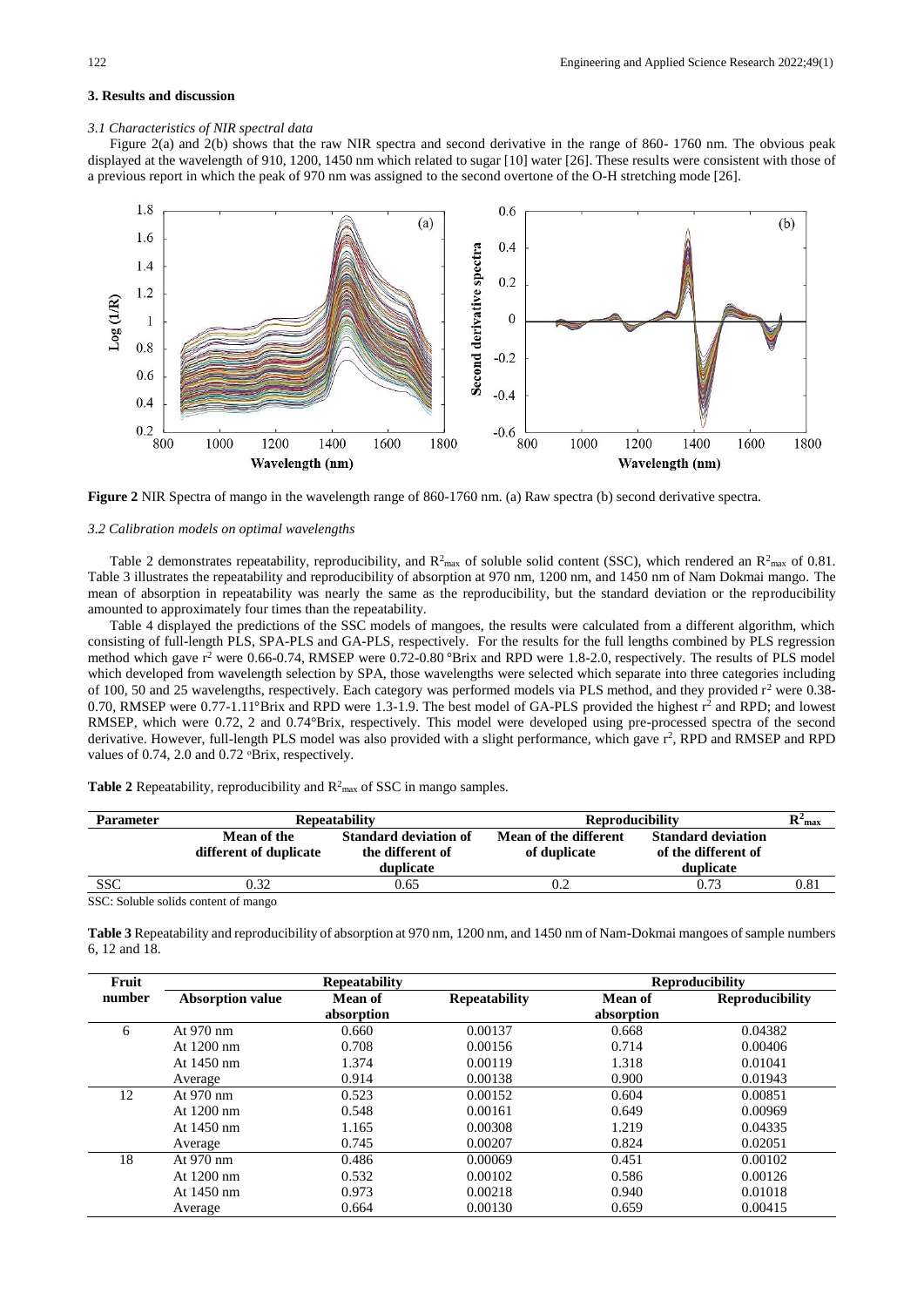| Table 4 PLS Regression result of Nam-Dokmai mango |  |  |  |  |
|---------------------------------------------------|--|--|--|--|
|---------------------------------------------------|--|--|--|--|

| <b>Algorithms</b> | Wavelengths | <b>Pre-treatment</b> | <b>LVs</b> | $\mathbb{R}^2$ | <b>RMSEC</b> | $r^2$ | <b>RMSEP</b> | <b>RPD</b> |
|-------------------|-------------|----------------------|------------|----------------|--------------|-------|--------------|------------|
| <b>PLS</b>        | Full        | Raw                  | 9          | 0.54           | 0.79         | 0.66  | 0.80         | 1.8        |
|                   | Full        | <b>SNV</b>           | 9          | 0.54           | 0.78         | 0.69  | 0.78         | 1.8        |
|                   | Full        | D1                   | 10         | 0.59           | 0.74         | 0.70  | 0.77         | 1.8        |
|                   | Full        | D2                   | 9          | 0.60           | 0.73         | 0.74  | 0.72         | 2.0        |
| SPA-PLS           | 100         | Raw                  | 9          | 0.57           | 0.76         | 0.70  | 0.77         | 1.9        |
|                   | 100         | <b>SNV</b>           | 8          | 0.46           | 0.85         | 0.56  | 0.88         | 1.6        |
|                   | 50          | Raw                  | $\,8\,$    | 0.59           | 0.74         | 0.58  | 0.90         | 1.6        |
|                   | 50          | <b>SNV</b>           | 7          | 0.43           | 0.87         | 0.61  | 0.83         | 1.7        |
|                   | 50          | D1                   | $\,8\,$    | 0.38           | 0.91         | 0.54  | 0.97         | 1.5        |
|                   | 50          | D <sub>2</sub>       | 6          | 0.48           | 0.83         | 0.48  | 1.02         | 1.4        |
|                   | 25          | Raw                  | 7          | 0.53           | 0.79         | 0.43  | 1.01         | 1.4        |
|                   | 25          | <b>SNV</b>           | 7          | 0.54           | 0.79         | 0.53  | 0.94         | 1.5        |
|                   | 25          | D1                   | 6          | 0.34           | 0.94         | 0.52  | 0.98         | 1.5        |
|                   | 25          | D <sub>2</sub>       | 7          | 0.41           | 0.89         | 0.38  | 1.11         | 1.3        |
| GA-PLS            | 100         | Raw                  | 9          | 0.54           | 0.78         | 0.67  | 0.79         | 1.8        |
|                   | 100         | <b>SNV</b>           | 9          | 0.49           | 0.83         | 0.65  | 0.81         | 1.8        |
|                   | 100         | D1                   | 10         | 0.56           | 0.77         | 0.66  | 0.82         | 1.7        |
|                   | 100         | D <sub>2</sub>       | 9          | 0.55           | 0.78         | 0.72  | 0.74         | 2.0        |
|                   | 50          | Raw                  | 9          | 0.53           | 0.80         | 0.62  | 0.83         | 1.7        |
|                   | 50          | <b>SNV</b>           | 9          | 0.45           | 0.86         | 0.61  | 0.87         | 1.6        |
|                   | 50          | D1                   | 10         | 0.54           | 0.79         | 0.61  | 0.86         | 1.7        |
|                   | 50          | D <sub>2</sub>       | 9          | 0.54           | 0.78         | 0.70  | 0.76         | 1.9        |
|                   | 25          | Raw                  | 9          | 0.41           | 0.89         | 0.58  | 0.85         | 1.7        |
|                   | 25          | <b>SNV</b>           | 9          | 0.45           | 0.86         | 0.57  | 0.90         | 1.6        |
|                   | 25          | D <sub>1</sub>       | 6          | 0.38           | 0.91         | 0.52  | 0.96         | 1.5        |
|                   | 25          | D <sub>2</sub>       | 8          | 0.43           | 0.88         | 0.58  | 0.92         | 1.6        |

LVs: Latent variable of PLS; R<sup>2</sup>: Coefficient of determination of calibration set; RMSEC: root mean square error of calibration; r<sup>2</sup>: Coefficient of determination of validation set.

After the calibration models were developed, it was used to evaluate their performance. Almost model have range of RPD were 1.4-2.0 which indicated model are fair [21]. The best model is the full-length which developed from second derivative resulting in  $r^2$ , RMSEP and RPD values of 0.74, 0.72 °Brix and 2.0, respectively. However, a few models in Table 4 can provide RPD closely the best model, i.e. PLS-GA with 100 wavelengths which pre-treated by second derivative and 50 wavelengths pre-treated by the second derivative. They gave RMSEP are 0.74-0.76 Brix and both models gave RPD was 1.9, respectively. These models were tested for a significant difference at 95% confidence level according to the ANOVA. The results indicate that these three models were not significantly different from each others. Figure 3 illustrates the spectral data pre-treated by D2 and wavelength selection via GA method also showing the band occurring for model development for SSC mango evaluation.



**Figure 3** Wavelength pre-treated by second derivative technique and interval wavelength selected by GA algorithms.

The reflectance bands of second derivative spectra selected for model development by GA is shown in Table 5. It appears that the model developed with D2 spectra of GA selected wavelength with 50 variables was more suitable than the model developed with D2 spectra of full wavelength having 256 variables. Figure 4 shows that the scatter plot between actual values which obtained from the refractometer and predicted values obtained from the GA-PLS model.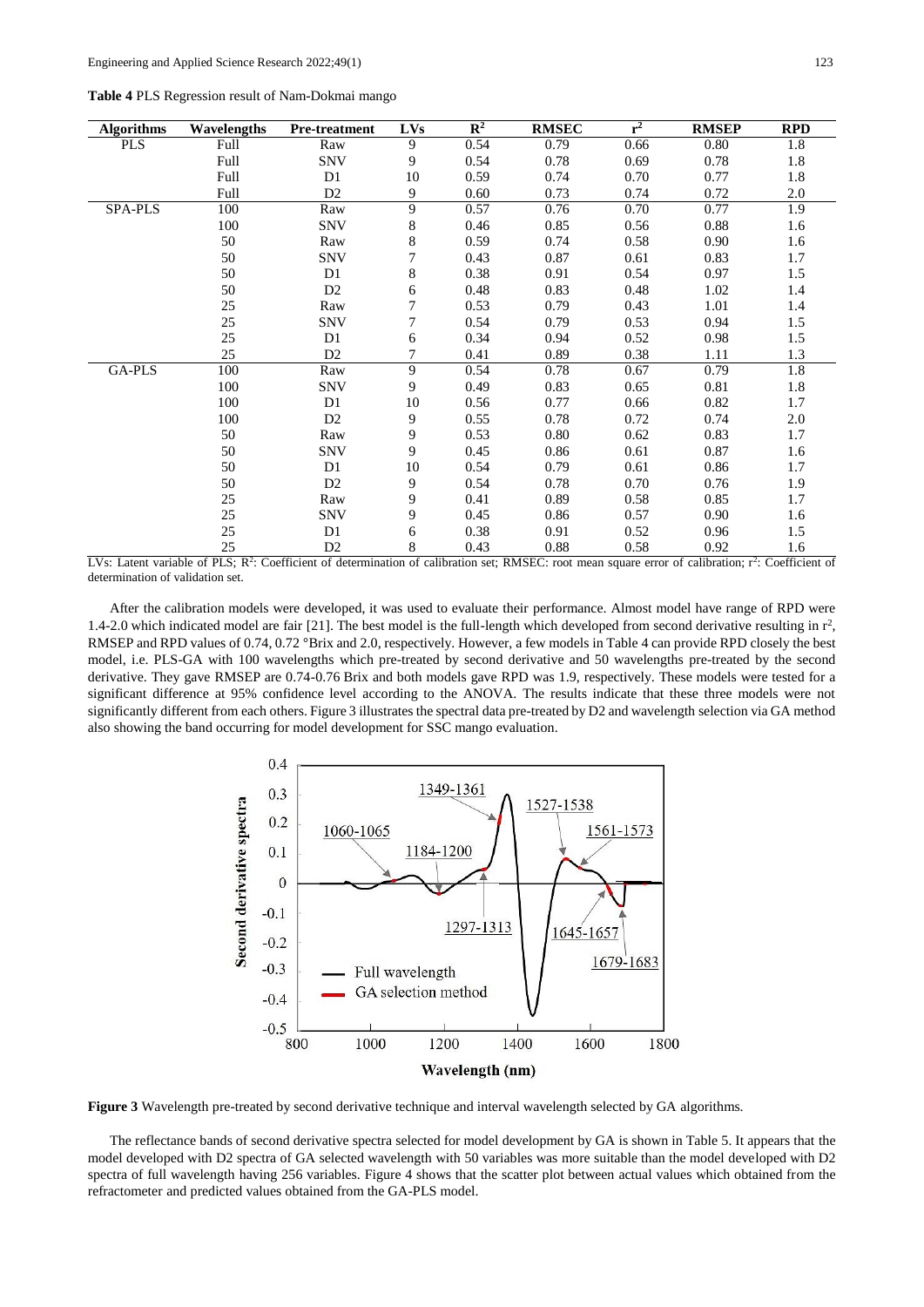**Table 5** The absorbance bands with second derivative spectra selected by GA algorithms.

| Wavelength (nm)<br>selection by GA | Wavelength referred<br>from Ref. | <b>Bond Vibration</b>               | <b>Structure</b>               |
|------------------------------------|----------------------------------|-------------------------------------|--------------------------------|
| 1060-1065                          | 1060 [27]                        | N-H str. second overtone            | RNH <sub>2</sub>               |
| 1184-1200                          | 1194 [27]                        | $C-H$ methyl $C-H$ , $(CH_3)$       | CH <sub>3</sub> , aromatic C-H |
|                                    | 1195 [27]                        | $C-H$ methyl $(CH_3)$               | $C-H$ , $C-H_3$                |
| 1297-1313                          |                                  |                                     |                                |
| 1349-1361                          | 1360 [27]                        | $2 \times C$ -H str. + C-H def      | CH <sub>3</sub>                |
| 1527-1538                          | 1530 [28]                        | C-H methyne C-H as $(R-C=CE-H)$     | C-H, methyne (1-hexyne)        |
| 1561-1573                          | 1570 [28]                        | N-H amide. NH                       | N-H, CONHR                     |
| 1645-1657                          | 1654 [28]                        | C-H methyl C-H, nitro $(CH_3NO_2)$  | C-H methyl C-H,                |
| 1679-1683                          | 1680 [28]                        | C-H aromatic (ArCH)                 | C-H. aromatic C-H              |
|                                    | 1682 [28]                        | C-H methyl C-H, carbonyl associated | C-H methyl                     |
|                                    |                                  | as one C removed $(C=OCH2CH3)$      |                                |
| 1698                               |                                  |                                     |                                |



**Figure 4** Scatter plot of NIR predicted value versus actual Brix value obtained from PLS calibration model of PLS-GA 50 wavelengths in prediction set.

### *3.3 Evaluation of model robustness*

After calibration model the NIR model for measuring SSC of mangoes was optimized successfully. The results were similar to those found in previous study carried out by Taira et al. [13] In that study it was developed the calibration model from portable NIR spectrometer with wavelength  $600-1000$  nm for predicting the SSC and skin colour of Iwrin mangoes [13]. The  $r^2$ cv and RPD values were found 0.76 and 2.1, respectively. Posom et al. [29] who applied the NIR spectroscopy in diffuse interactance mode for measuring the internal quality of Marian Plum (it is the same family with mangoes). The  $r^2cv$ , brix and RPD were 0.66, 0.86 °Brix and 1.73, respectively. Williams [30] described the r<sup>2</sup> between 0.50-0.64 indicated that model could be used for rough screening purpose, while the  $r^2$  between 0.66-0.81 meaning the model could be utilized for screening. According both reports have  $r^2$  were 0.66 and 0.70, which was indicated that the models could be used as screening purpose. The RPD was 1.73, indicated that the performance of prediction model was fair [20].

Based on the finding in this work it was determined that higher model accuracy of the model compared to Nagle et al. [31]. Nagle et al. [31] used NIR to predict SSC of mango  $(r^2 = 0.49$ , RMSEP = 0.60 and RPD = 1.58). Sharma et al. [32] applied online Vis-NIR spectroscopy to measure TSS of intact Nm Dokmai mango, which purpose for assessing internal quality before exportation. They founded that the optimal model for evaluating TSS of mango, provided correlation (r), RMSEP and RPD of 0.74, 0.77 °Brix and 1.44, respectively. Moreover, comparing the performance from Rungpichayapichet et al. [33] who studied the SSC in mango variety of 'Nam Dokmai' and 'Si Thong' using a VIS/NIR spectrometer (HandySpec Campo 1000, tec5AG, Oberursel, Germany) on the range of 700- 1100 nm (SWNIR), They got an RMSEP was 1.2 °Brix, which higher than our's result.

Hence, the result of this study was similar to the reports above, it is could be acceptably used in the mangoes grading industry. The wavelengths which were selected also could be used for making an increasing accuracy of the calibration model. Moreover, these wavelengths could be used as criteria to build low-cost spectrometer.

#### **4. Conclusions**

This study has demonstrated that NIR instrument with a wavelength range between 860 and 1760 nm could be applied to measure the SSC value on mango directly. The spectral data were intact scanned at the mango skin. The calibration model generates from the wavelengths which selected by three conditions such as full wavelength, GA and SPA algorithm which helped to reduce the number of variables. The model for prediction of SSC which was developed from the second derivative and selecting wavelengths by GA with 50 variables was suitable due to fewer variables than the full wavelength having 50 variables for GA and 256 variables for full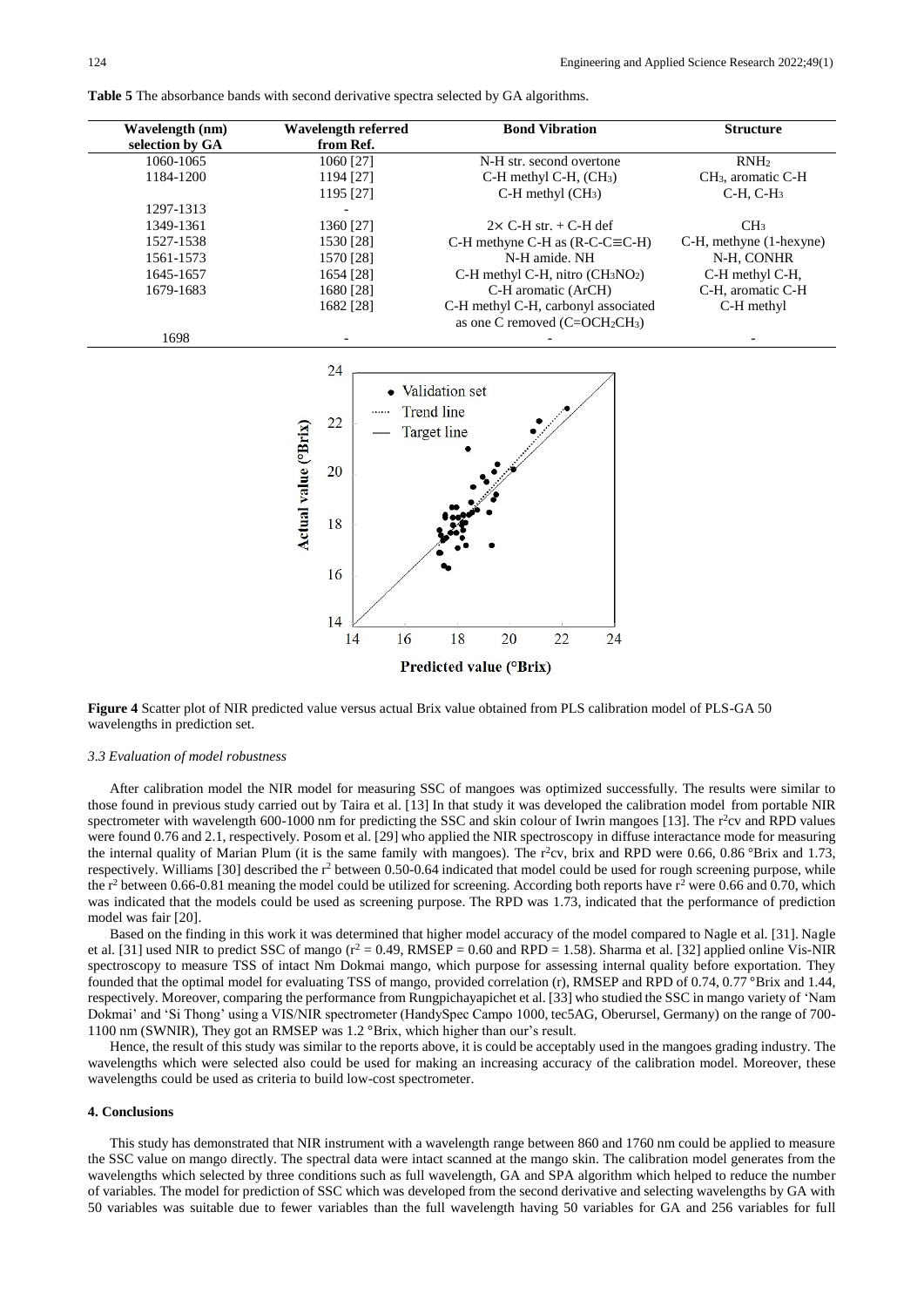wavelength. The NIR could have to be used as a non-destructive measurement approach for the direct screening of the internal quality of mango. It could also help the farmers in grading or sorting during packing process non-destructively.

# **5. Acknowledgements**

The authors would like to thank the Research and Graduate Studies Khon Kaen University, Thailand, the National Science and Technology Development Agency (NSTDA), RD&E Funding Contract (FDA-CO-2562-10130-TH), Thailand, the Research EN KKU and Applied Engineering for Important Crops of the North East research group, Khon Kaen University, for providing research fund of this experiment. Lastly, we would like to thanks to Salim Hiziroglu to edit and revise manuscript.

# **6. References**

- [1] Produce Report Partners. Mango Nam Dok Mai: A global favorite that must be tried, at least once in a lifetime [Internet]. 2020 [cited 2020 May 24]. Available from: https://www.producereport.com/article/mango-nam-dok-mai-global-favorite-must-betried-least-once-lifetime.
- [2] Tropical Green. Golden Namdokmai Mango [Internet]. 2021 [cited 2021 Jan 25]. Available from: https://www.tgfresh.com/ product/thai-fresh-mango/.
- [3] Chomchalow N, Na Songkhla P. Thai mango export: a slow-but-sustainable development. AU J T. 2008;12(1):1-8.
- [4] Sombatpraiwan S, Tipyavimol T, Treeamnuk K. Factors related to ripening-stages of Nam Dok-mai mango after harvesting. J Thai Soc Agr Eng. 2012;18(1):52-8.
- [5] Williams PC. Implementation of near-infrared technology. In: Williams PC, Norris KH, editors. Near-infrared technology in the agricultural and food industries. Saint Paul: AACC Inc; 2001. p. 145-71.
- [6] Lammertyn J, Nicolai BM, De Smedt V, De Baerdemaeker J. Non-destructive measurement of acidity, soluble solids and firmness of Jonagold apples using NIR-spectroscopy. Trans ASAE. 1998;41(4):1089-94.
- [7] Maraphum K, Chuan-Udom S, Saengprachatanarug K, Wongpichet S, Posom J, Phuphaphud A, et al. Effect of waxy material and measurement position of a sugarcane stalk on the rapid determination of Pol value using a portable near infrared instrument. J Near Infrared Spectrosc. 2018;26(5):287-96.
- [8] Phuphaphud A, Saengprachatanarug K, Posom J, Maraphum K, Taira E. Prediction of the fibre content of sugarcane stalk by direct scanning using visible-shortwave near infrared spectroscopy. Vib Spectrosc. 2019;101:71-80.
- [9] Kawano S, Watanabe H, Iwamoto M. Determination of sugar content in intact peaches by near infrared spectroscopy with fiber optics in interactance mode. J JPN Soc Hortic Sci. 1992;61(2):445-51.
- [10] Kawano S, Fujiwara T, Iwamoto M. Nondestructive determination of sugar content in satsuma mandarin using near infrared (NIR) transmittance. J JPN Soc Hortic Sci. 1993;62(2):465-70.
- [11] Miyamoto K, Kitano Y. Non-destructive determination of sugar content in satsuma mandarin fruit by near infrared transmittance spectroscopy. J Near Infrared Spectrosc. 1995;3(4):227-37.
- [12] Temma T, Hanamatsu K, Shinoki F. Development of a portable near infrared sugar-measuring instrument. J Near Infrared Spectrosc. 2002;10(1):77-83.
- [13] Taira E, Nakamura S, Hiyane R, Honda H, Ueno M. Development of a nondestructive measurement system for mango fruit using near infrared spectroscopy. Eng Appl Sci Res. 2017;44(3):189-92.
- [14] Jha SN, Chopra S, Kingsly ARP. Determination of sweetness of intact mango using visual spectral analysis. Biosyst Eng. 2005;91(2):157-61.
- [15] Pitak L, Sirisomboon P, Saengprachatanarug K, Wongpichet S, Posom J. Rapid elemental composition measurement of commercial pellets using line-scan hyperspectral imaging analysis. Energy. 2021;220:119698.
- [16] Liu D, Sun DW, Zeng XA. Recent advances in wavelength selection techniques for hyperspectral image processing in the food industry. Food Bioprocess Technol. 2014;7(2):307-23.
- [17] Posom J, Sirisomboon P. Evaluation of lower heating value and elemental composition of bamboo using near infrared spectroscopy. Energy. 2017;121:147-58.
- [18] Dardenne P. Some considerations about NIR spectroscopy: closing speech at NIR-2009. NIR News. 2010;21(1):8-14.
- [19] Araujo MCU, Bezerra STC, Galvao RKH, Yoneyama T, Chame HC, Visani V. The successive projections algorithm for variable selection in spectroscopic multicomponent analysis. Chemometr Intell Lab Syst. 2001;57(2):65-73.
- [20] Williams P, Norris K. Near-infrared technology in the agricultural and food industries. 2<sup>nd</sup> ed. Saint Paul: Amer Assn of Cereal Chemists; 1987.
- [21] Chang CW, Laird DA, Mausbach MJ, Hurburgh CR. Near-infrared reflectance spectroscopy-principal components regression analyses of soil properties. Soil Sci Soc Am J. 2001;65(2):480-90.
- [22] Wang J, Wang J, Chen Z, Han D. Development of multi-cultivar models for predicting the soluble solid content and firmness of European pear (*Pyrus communis* L.) using portable vis-NIR spectroscopy. Postharvest Biol Technol. 2017;129:143-51.
- [23] Ncama K, Opara UL, Tesfay S, Fawole OA, Magwaza LS. Application of Vis/NIR spectroscopy for predicting sweetness and fla- vour parameters of 'Valencia' orange (*Citrus sinensis*) and 'Star Ruby' grapefruit (*Citrus x paradisi Macfad*). J Food Eng. 2017;193:86-94.
- [24] Maraphum K, Saengprachatanarug K, Wongpichet S, Phuphaphud A, Posom J. In-field measurement of starch content of cassava tubers using handheld vis-near infrared spectroscopy implemented for breeding programmes. Comput Electron Agr. 2020;175(1):105607.
- [25] Maraphum K, Saengprachatanarug K, Aparatana K, Izumikawa Y, Taira E. Spatial mapping of brix and moisture content using hyperspectral imaging system in sugarcane stalk. J Near Infrared Spectrosc. 2020;28(4):167-74.
- [26] Osborne BG, Fearn T, Hindle PH. Practical NIR spectroscopy with applications in food and beverage analysis. UK: Addison-Wesley Longman Ltd; 1993.
- [27] Osborne BG, Fearn T. Near infrared spectroscopy in food analysis. London: Longman Scientific and Technical; 1986.
- [28] Workman J, Weyer L. Practical guide to interpretive near-infrared spec- troscopy. Boca Raton: CRC Press; 2007.